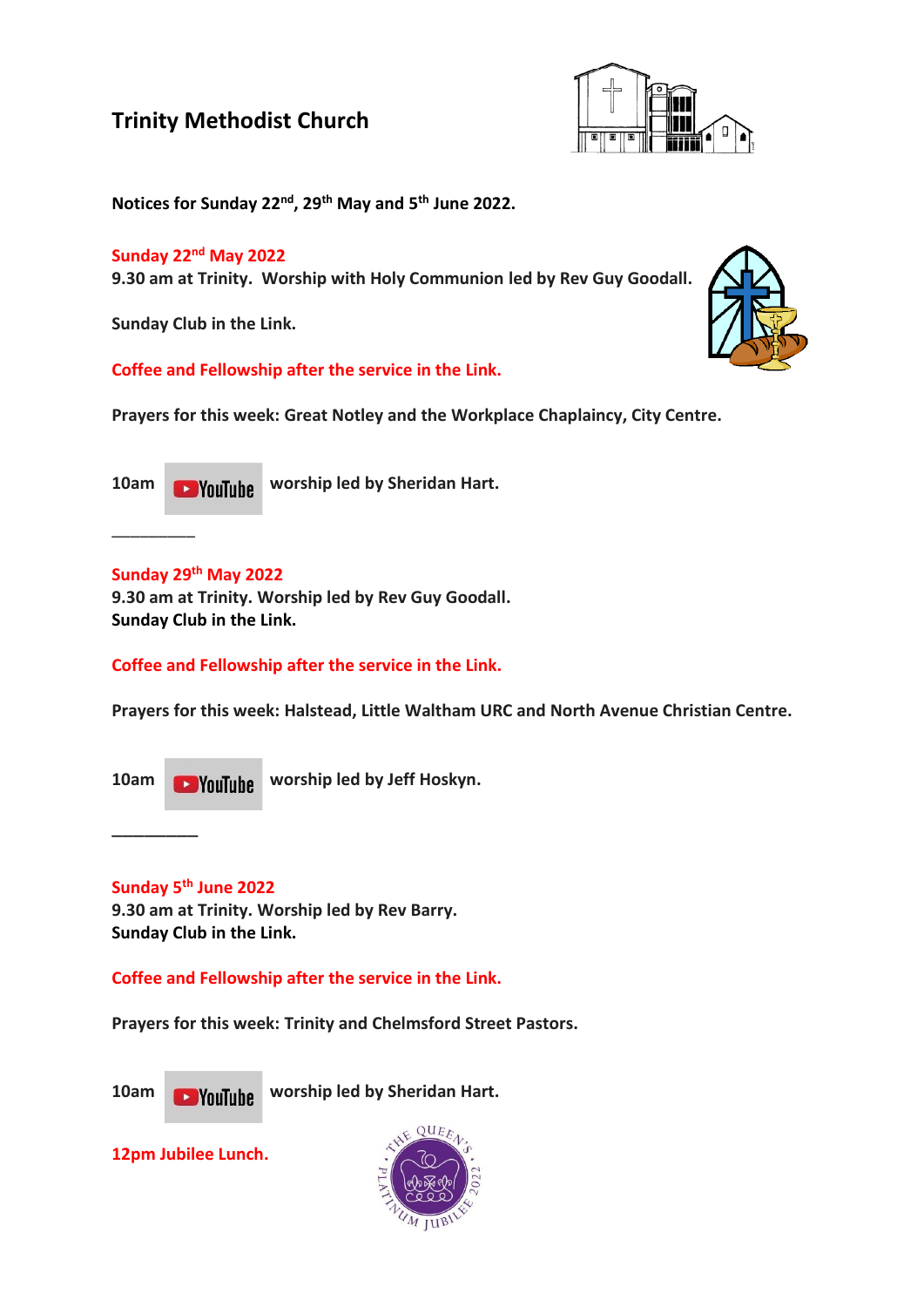

**We were saddened to hear that Jan Green, a Trinity member for many years, died on Thursday 19 May. Please remember Jeff and family in your prayers.**

**Please also remember in your prayers Sue Franklin and Graham Parkin. Sue's daughter, Vicki, died on Wednesday 18 May.** 



 $\overline{\phantom{a}}$  . The contract of the contract of the contract of the contract of the contract of the contract of the contract of the contract of the contract of the contract of the contract of the contract of the contract of

**Christian Aid Week. Please return envelopes to Hilary Walden or via the collection bag.**

**You are invited to make a donation, as always at this time of the year. There are four ways this could be done:**

- **Use the envelope that may arrive through your door (but this is, sadly, becoming less common).**
- **Collect an envelope at Trinity on 15th or 22nd May, and return it by 29th May, either to HILARY WALDEN or via the collection bag.**
- **Donate online, via the Christian Aid Week website, following "donate" links, with the opportunity to Gift Aid.**
- **Send a cheque to Christian Aid, 35-41 Lower Marsh, London, SE1 7RL.**

**Many thanks! Jeff Green**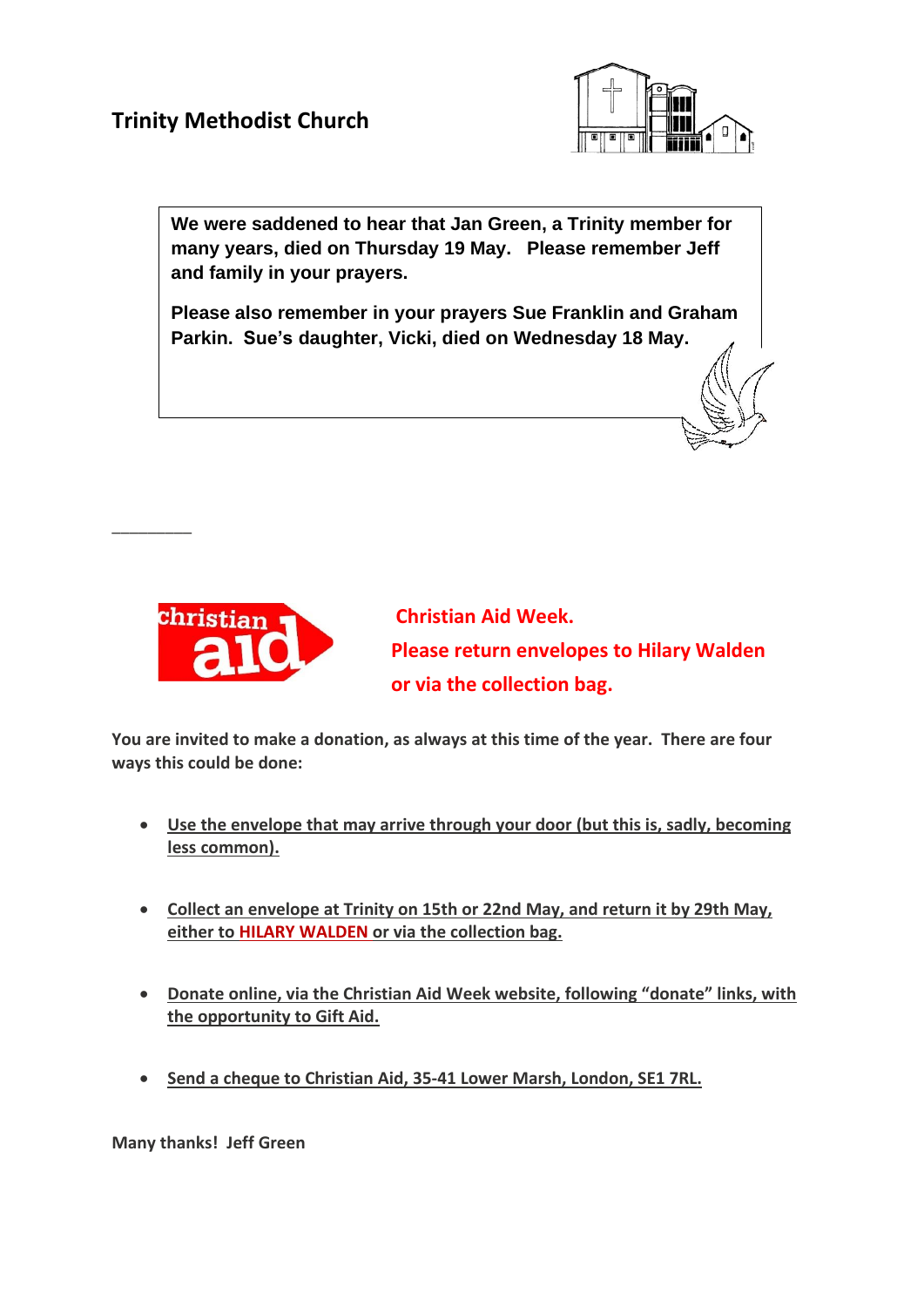

### Dates for your diary

**Wednesday 1 June 10am Trinity Care Group.**

**Friday 3 June 10am Coffee and Friends in the Link**

**Thursday 9 June 2pm Tea @ Two. 'Stow Maries Aerodrome' – Nigel Murrell.**

**NB. Monday 13 June 7.30pm Church Council**

**June-July Trinity News published on Sunday 29 May.**



**CHURCH OFFICE CLOSED WEDNESDAY 1 JUNE.**

**Discipleship survey – Worship, Learning and Caring.**

Dear Friends

\_\_\_\_\_\_\_\_\_

\_\_\_\_\_\_\_\_\_\_

Thank you to those of you who have shared the previous surveys.

The final survey in the current series is now open. It focuses on Worship and, also, the Learning & Caring elements of our calling. These are the areas in the initial survey people were most comfortable with. This survey delves a little deeper to see if we are really on track.

The link to the online survey <https://www.surveymonkey.co.uk/r/YR8QH3B> Copy for printing for those not online is attached.

The online survey will be open until 30th June with paper copies due back by Wednesday 6th July

Angela Brydon District Discipleship Enabler